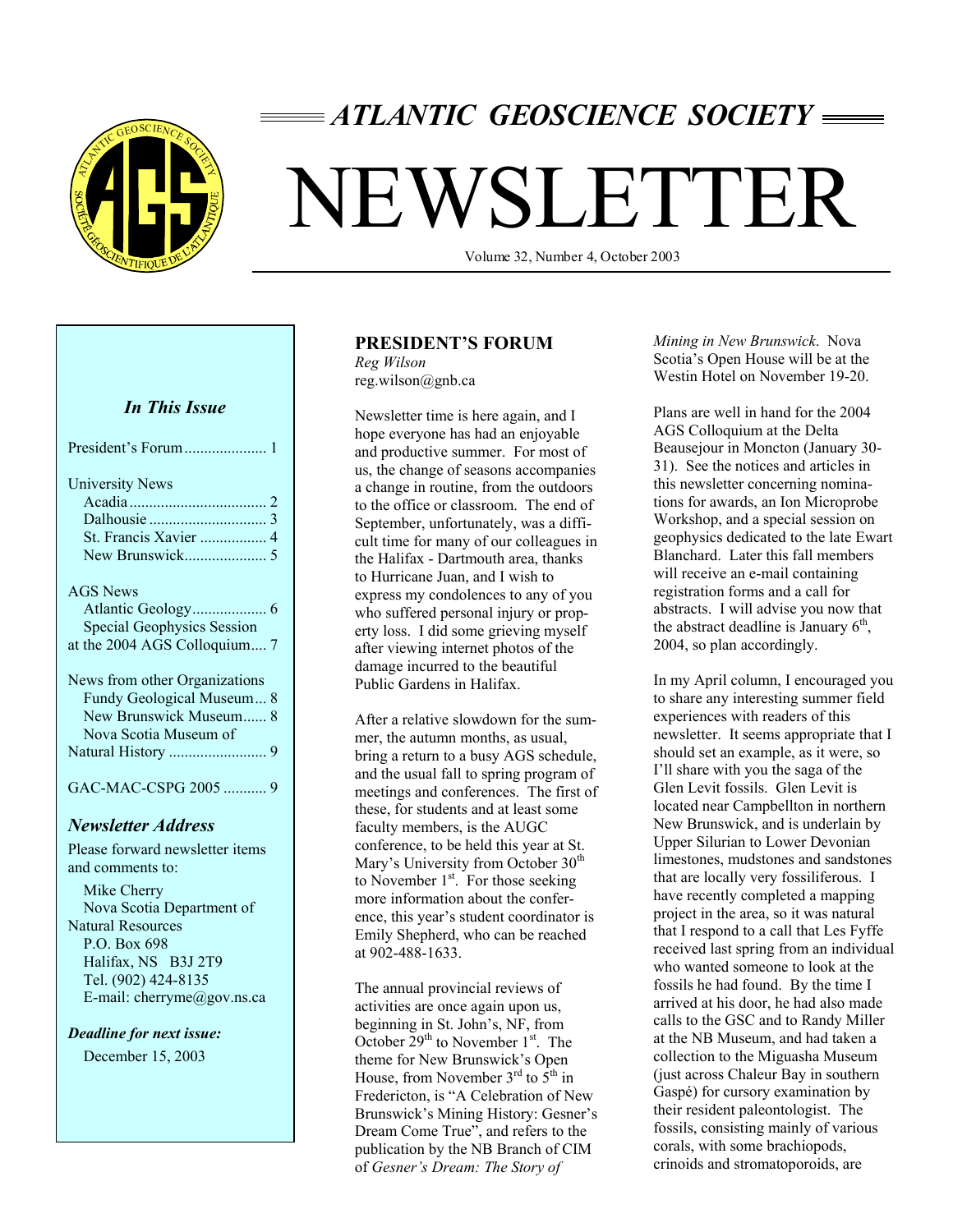abundantly present in the overburden along the flanks and base of the hill behind the finder's house, a few feet from his back door, and obviously sourced from the fossiliferous limestones underlying the hill. Although unfortunately not *in situ*, and therefore of limited value for biostratigraphic work, thousands of years of weathering has freed some very nice specimens from the limestone host. A short stroll in the backyard, and along a trail up the hill, revealed that virtually every loose rock was either a fossil or a piece of fossiliferous limestone. It was quickly clear that this individual, who is retired, had found a wonderful hobby. He had located and read some books on fossils at the local library, and was adding daily to an already extensive collection. His wife was, at first, less than enthusiastic about rocks filling the house, possibly because of her husband's habit of cleaning the fossils at the kitchen sink, but by summer's end, when I made my third visit, she seemed to share his interest.

A few fossil collections from the Glen Levit area had been examined in the past, so the age of the rocks is well known, although the small collections studied previously probably only contained a fraction of the species present in my fossil hunter's cardboard boxes. A thorough inventory of all taxa may be useful in regional correlation, and in understanding the faunal diversity and paleoecology of this Late Silurian reef environment. However, after explaining that thorough documentation might take some time while the samples were directed to various specialists to await their turn for study, and that some fossils would not be returned intact because of thin sectioning, sample dissolution, etc., he eventually decided not to turn over any of the collection. He was somewhat indignant that fossils found in northern New Brunswick could not be housed in a local facility for people of the area to enjoy. When I reminded him of the NB Museum's mandate as the official repository of fossils in this province, he countered that people in the Camp-

bellton area would not be likely to go to Saint John to see fossils. Instead, he has conceived the idea of a roadside tourist attraction to showcase his hobby, although I'm not sure this plan is still intact. It seems to me that complete sample identifications would be a necessary prerequisite if he intends the fossils for public display, but so far he hasn't called me back.

The Glen Levit fossil story leads to a larger question of fossil ownership, and the related issues of collection, transport and commercial sale of fossils. I would like to thank Deborah Skilliter of the Nova Scotia Museum of Natural History for sending me an article describing the legislation that exists in various countries, including the respective provincial jurisdictions in Canada. In places, fossils are a valuable part of the natural heritage, and see some degree of protection (e.g., World Heritage sites such as Miguasha and the Burgess Shale). Some jurisdictions have enacted legislation, only to suffer from lack of enforcement. Professional collectors can decimate a world-class fossil site very quickly, and ship their booty offshore for sale on the international market. Nova Scotia legislation offers some protection for fossil sites, whereas New Brunswick does not. Randy Miller at the New Brunswick Museum is very concerned about this oversight and has had discussions with the Heritage Branch of the New Brunswick Sport and Culture Secretariat, with a view to eventually amending existing heritage legislation to include paleontological sites. It is perhaps time to start a dialogue on this issue, and anyone with ideas or comments is invited to address them to this writer, or share them on these pages.  $\mathcal{L}_\text{max}$  , and the set of the set of the set of the set of the set of the set of the set of the set of the set of the set of the set of the set of the set of the set of the set of the set of the set of the set of the

# **UNIVERSITY NEWS**

#### **ACADIA**  *Sandra Barr*  sandra.barr@acadiau.ca

After an all-too-short (or so it seemed) summer, another term is well underway.

Cliff Stanley and two students (Geology M.Sc. student Andrea Locke and Environmental Science Honours student Sandi MacPherson) attended the 21st International Geochemical Exploration Symposium in Dublin at the end of August. This conference is held every two years and, despite its name, involves geochemical exploration AND environmental geochemistry associated with mine reclamation. Andrea presented a poster on her glacial till dispersion studies in southwestern Nova Scotia and Sandi got a chance to be exposed to cutting edge research in environmental geochemistry. Cliff was the author of four talks, co-author of another, and had a poster as well. It was far too much work, but he will never learn!

A hardy group of 9 students (as well as instructors Rob Raeside and Sandra Barr) once again survived the rigours of senior field school in Cape Breton Island for 11 days at the end of the summer. The students produced maps showing their interpretations of the geology of various areas in the vicinity of the Gaelic College at St. Anns.

A major change for this year is that Rob Raeside is head of not only the Geology Department but also the Chemistry Department. This doubling of his administrative load means that he spends his mornings in geology and his afternoons in chemistry - Rob already had a well deserved reputation for moving very quickly, and this year he is even faster than usual! Ann Miller has again stepped in to help us out in this situation, having taken over Rob's course in "Atmosphere, Weather, and Climate" this term, as well as again teaching the non-lab introductory geology course. David McMullin has also taken on an extra part-time appointment (on top of his full-time instructor position) to teach parts of two other courses on Rob's behalf. We are all stretched to the limit as the result of a 25% increase in the number of students in the introductory geology course, taught in two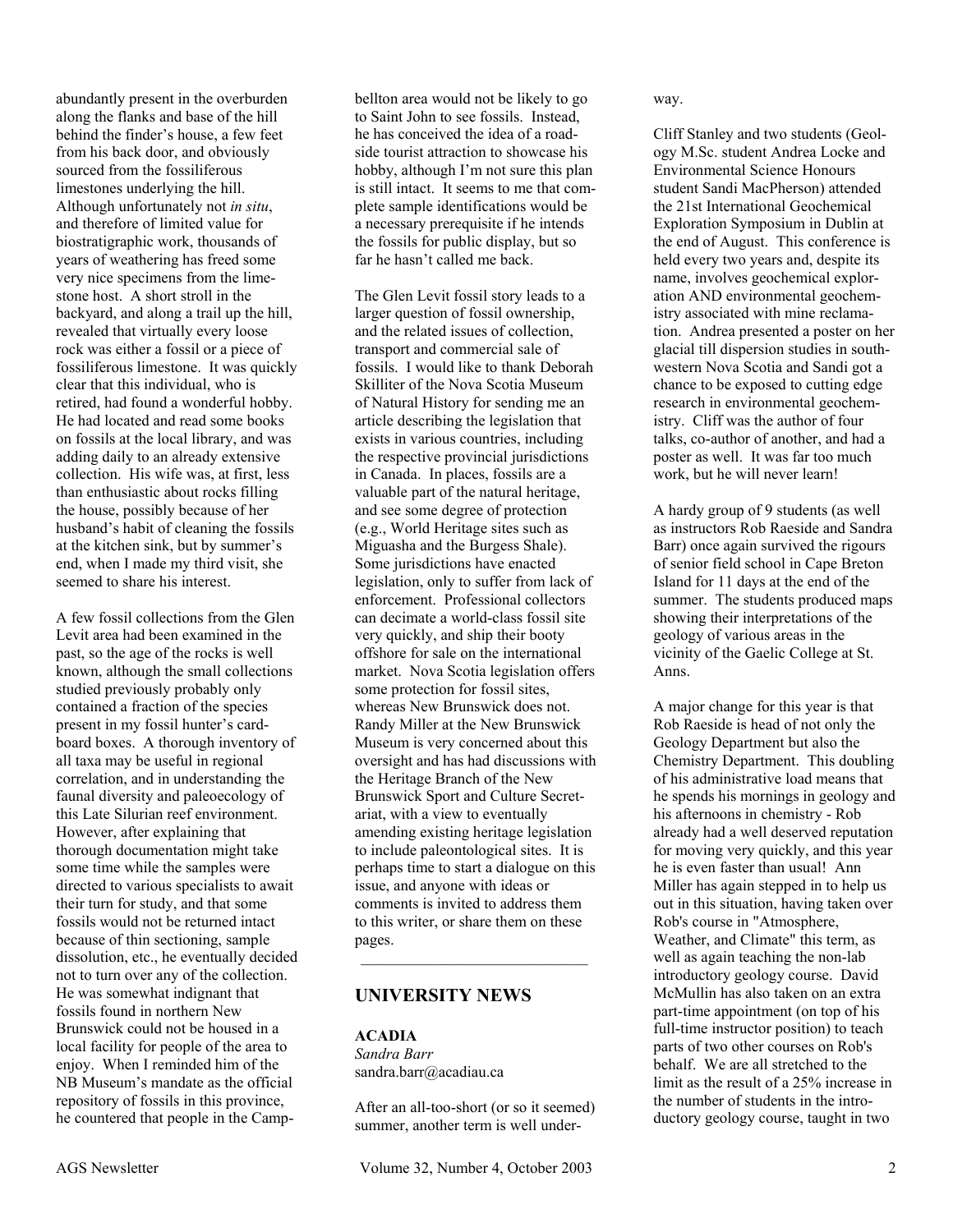# **ATLANTIC GEOSCIENCE SOCIETY**  *30th Colloquium and Annual General Meeting*

**Current Research in the Atlantic Provinces Special Geophysics Session in honour of Dr. Ewart Blanchard Ion Microprobe Workshop** 

> January 30 and 31, 2004 Hotel Delta Beausejour Moncton, New Brunswick

**Call for Papers**: Technical papers are invited from students and professionals for presentation in oral and poster presentations on the above themes for the evening of Friday, January 30 and Saturday, January 31. Format and presentation requirements are outlined on the AGS website at http://is/dal.ca/~walla/ags/

**Abstracts**: Abstracts must be submitted online to Mike Parkhill at michael.parkhill@gnb.ca, in the format as outlined on the AGS website. Only one volunteered paper may be presented by an individual; however, a person may be a co-author on other papers.

**Deadline for Abstracts**: All abstracts must be submitted by Tuesday, January 6, 2004.

**Ion Microprobe Workshop**: Contact Alan Anderson at (902)-867-2309 or aanders@stfx.ca for information and to register for this workshop. *Please note that the registration deadline for this workshop is December 15, 2003*.

lecture sessions and 5 3-hour lab sessions.

The year looks busy in terms of visiting speakers and other special events - anyone interested in attending events at Acadia should check out the website at http://ace.acadiau.ca/science/geol/coming.htm .

We welcomed two new graduate students to the department over the summer. Russel Hiebert arrived in June from the University of Manitoba to begin his project on the geochemistry of the Mechanic Settlement Gabbro in southern New Brunswick and its relationship to PGE mineralization, working with Sandra Barr and Cliff Stanley. Cameron Bartsch arrived in September from the University of Saskatchewan, and will be working with Sandra Barr on the geology of the Blacks Harbour - Beaver Harbour area in southern New Brunswick. Continuing graduate students include Robin Black, who is

working on pre-Mesozoic rocks on Grand Manan Island, New Brunswick, Andrea Locke, who is writing up her thesis on "Glacial stratigraphy and till geochemical dispersion controls associated with the Brazil Lake Pegmatite, Yarmouth County, Nova Scotia", and Cheryl Reid, who is working on contact and regional metamorphism around the Barrington Passage Pluton in southwestern Nova Scotia.

B.Sc. Honours theses in progress this year at Acadia are listed below in alphabetical order by student name.

Karissa Belliveau: Characterization of the offshore physical environment, Morton Field Centre, Lunenburg County, N.S. (ENVS thesis) (Supervisor: I. Spooner)

Sandi MacPherson: Geochemistry of uptake of heavy metals by *Salix bebbiana* (ENVS thesis) (Supervisors: C. Stanley, R. Evans)

Frances Mitchell: Metamorphic petrology of calc-silicate nodules from greenschist facies to migmatite grade, Liverpool-Pubnico area, Nova Scotia (Supervisor: R. Raeside)

Charles Moore: Distribution of zinc and cadmium in stream sediments from the West Barneys River area, Antigonish Highlands, Nova Scotia (Supervisor: C. Stanley)

Erin Oickle: Thermal response of Canoran Lake, Lunenburg County and Sandy Lake, Kings County, N.S. (Supervisor: I. Spooner)

Darin Wasylik: Geology of the Washabuck Area, Central Cape Breton Island, N.S. (Supervisor: S. Barr).

#### **DALHOUSIE**

*Martin Gibling*  Martin.Gibling@dal.ca

#### **Honours Field Excursion to SW England**

In early September, Gunter Muecke and Martin Gibling led ten  $4<sup>th</sup>$  year honours students on a 2-week excursion through SW England, through a maze of narrow lanes in unusually gorgeous weather. The excursion was an introduction to some fascinating geology and the world of quaint villages, English pubs, youth hostels and fish and chips.

We started in the mining districts of Cornwall, with a visit to a tin mine used by Camborne School of Mines, followed by a disturbing look at environmental problems caused by tin and arsenic mining. The excursion moved on through Cornwall, visiting the Lizard ophiolite, intensely deformed and thrust Devonian slates and Carboniferous turbidites, and the Eden Project two huge domes in a converted china-clay pit that house tropi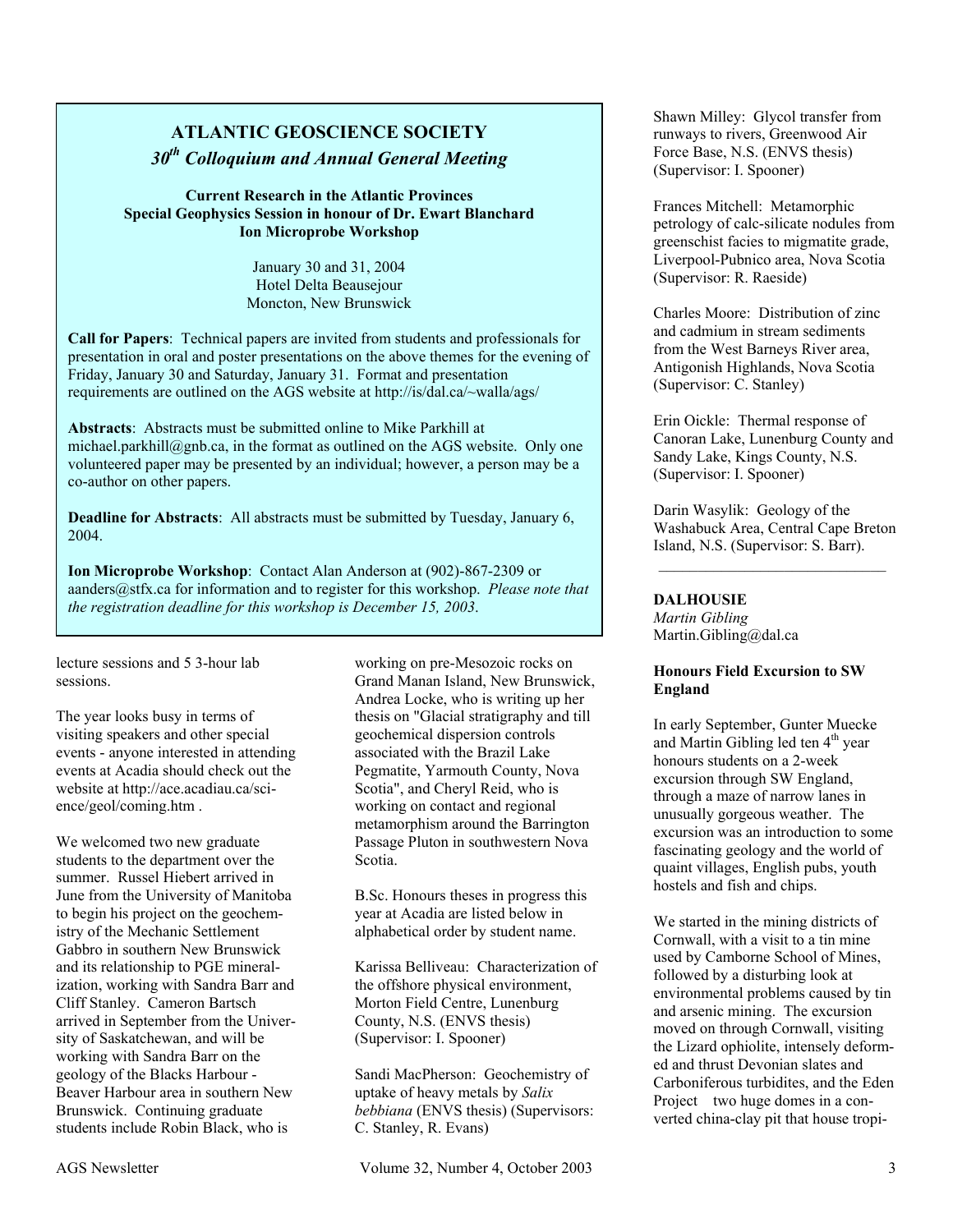cal and temperate ecosystems. On through Devon to see the Dartmoor Granite and its aureole far less well exposed than the South Mountain Batholith but remarkable for its pinnacle-like tors (the location of Sherlock Holmes exploits in the

Hound of the Baskervilles). From there we examined Tertiary clay pits in the Bovey extensional basin, and the original type area of the Devonian near Torquay, with stromatoporoid reef limestones similar to those of the Western Canada oilfields. Kent s Cavern at Torquay (close to the original Fawlty Towers) featured cave-bear skulls and the oldest human remains in Britain (nearly a million years old).

The remainder of the excursion took us along the World Heritage Jurassic Coast of Dorset with its nearcomplete exposure of the Permian, Triassic, Jurassic and Cretaceous strata, where we followed in the footsteps of William Smith. Highlights included Triassic conglomerates (which, to the leaders surprise, were located on a nudist beach), the brilliant ammonite beds at Lyme Regis where the first marine dinosaurs were excavated, chalk cliffs with flints, and a guided tour from Howard Falcon-Lang (former post-doctoral student at Dalhousie) through the oolitic limestones quarries at Portland with standing trees encased in algal carbonate. At Kimmeridge Bay, we visited cliffs of Jurassic oil shale, a key source rock for the North Sea oilfields, and got caught up unexpectedly in the battle for Corfe Castle being reenacted by the English Civil War Society.

Of course, no excursion to the area would be complete without a visit to the magnificent stone circles of Stonehenge and Avebury, as well as a tour through the Roman baths at Bath. A final half-day in London seemed to convince most people that the modest pace of life in Nova Scotia is a good thing!

#### **Graduates Theses completed**

Five theses were successfully defended over the summer, and we congratulate the following graduate students on their excellent research work:

Sarah Carruzzo (Ph.D.), "Granitehosted Mineral Deposits of the New Ross Area, South Mountain Batholith, Nova Scotia, Canada", supervised by D.B. Clarke

Eugene MacDonald (Ph.D.), "Radiolaria from the Lower Silurian of the Cape Phillips Formation, Cornwallis Island, Nunavut, Canada", supervised by M. Melchin (St. Francis Xavier)

Trecia Schell (Ph.D.), "Benthic Foraminiferal Assemblages in Effingham Inlet, Western Vancouver Island: Implications for Paleoproductivity of the Northeastern Pacific", supervised by D. Scott

Thian Hundert (M.Sc.), "Western Scotian Slope Stratigraphy: Insights into Late Quaternary Deglaciation of the Western Scotian Shelf, Eastern Canada", supervised by D. Piper

Mark Deptuck (Ph.D.), "Post-Rift Geology of the Jeanne d'Arc Basin, with a Focus on the Architecture and Evolution of Early Paleogene Submarine Fans, and Insights from Modern Deep-Water Systems", supervised by D. Piper.

In organizing the Graduate Programme, we continue to work closely with adjuncts in other universities and institutions across Nova Scotia, and appreciate their time and commitment in supervising students and in offering graduate modules, seminars and field excursions.

#### **Undergraduate Theses and Activities**

Ten honours students completed their B.Sc. theses in April 2003. Their topics covered a wide range of studies in bedrock, Quaternary and environmental science – ranging from cosmogenic dating of glacial erratic emplacement at Peggy's Cove, to analysis of deep-sea corals off Nova Scotia, to geochemical study of moose teeth in the Cape Breton Highlands. Four students have gone on to graduate study elsewhere this Fall.

#### **Faculty News**

We are pleased to report that Anne Marie Ryan is now on a 3-year Limited Term Appointment to teach firstyear classes in Geology and Geography: her teaching and coordination of the First-Year Programme have been key to its success in recent years. Milton Graves continues to teach Earth Sciences within DISP (Dalhousie Integrated Science Programme), in which some 50 students take a fully integrated experience in science during their first-year. John Gosse (Canada Research Chair) is teaching a new first-year class entitled Earthquakes, Volcanoes and Natural Disasters – designed for both science and arts students – that had to be capped at 230 students. This is the first time in living memory that the Department has had to restrict access to a course! John was awarded the J. Ross MacKay award in Geomorphology in 2003.  $\mathcal{L}_\text{max}$ 

#### **ST. FRANCIS XAVIER**  *Cindy Murphy*  cmurphy@stfx.ca

The last few months have been a rewarding time in the Earth Sciences Department. Recognition has gone to Mike Melchin for his outstanding work on Early Paleozoic life and innovative study of graptolites. Congratulations to Mike, the recipient of the Past President s Medal awarded by the Geological Association of Canada at the GAC-MAC conference in Vancouver this spring. Closer to home, his stellar research was also acknowledged when St. FX bestowed upon him the President s Research Award at Spring Convocation. Mike, who is secretary of the Subcommission on Silurian Stratigraphy and chair of the Ordovician-Silurian Boundary Working Group, recently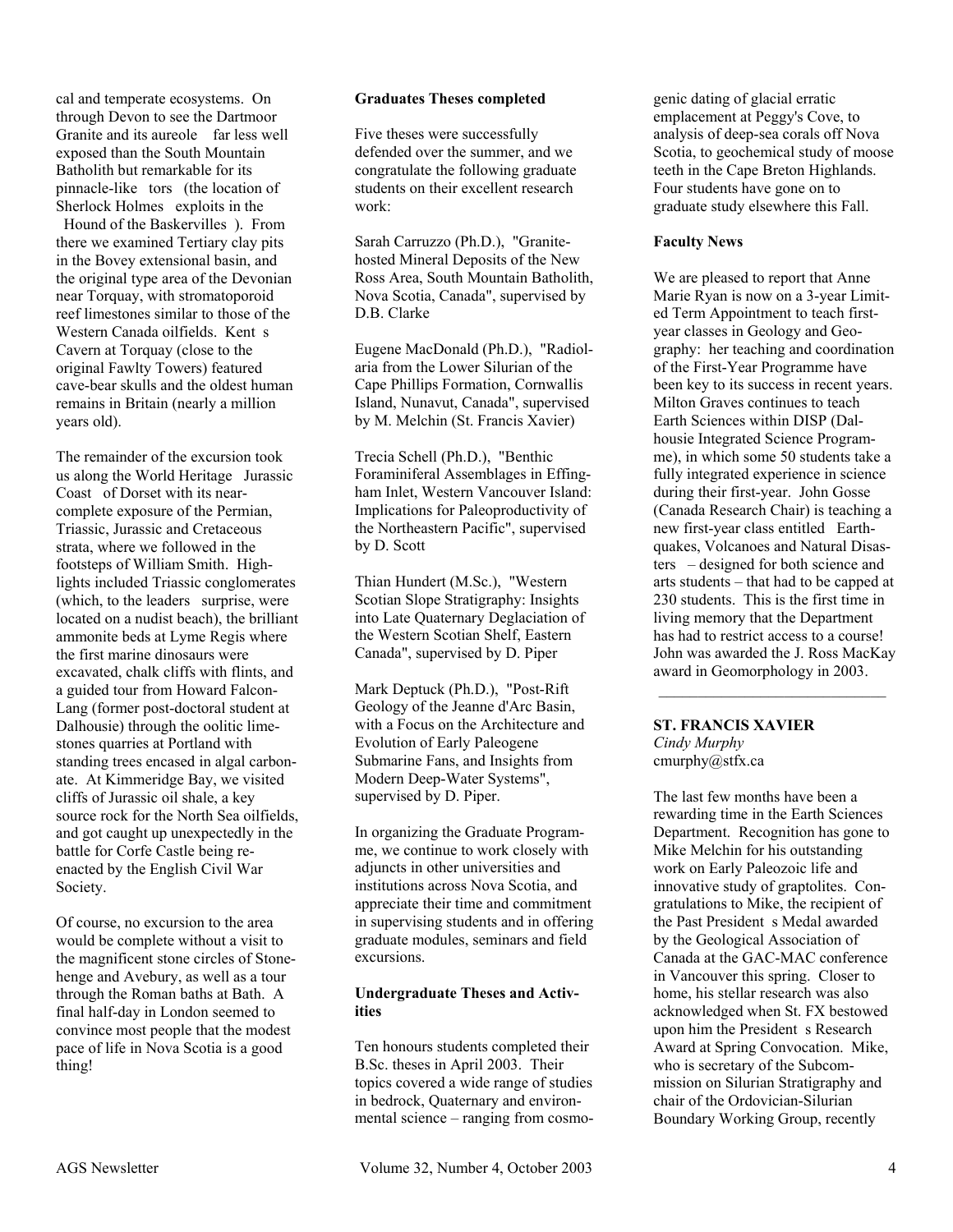returned from a joint meeting on the Ordovician and Silurian and Silurian systems in San Juan, Argentina. Eugene MacDonald has recently completed his Ph.D. thesis on Early Silurian Radiolaria from Arctic Canada under Mike s supervision at Dalhousie University. Eugene has just begun a post-doctoral fellowship at St. FX to continue this work.

This past spring has also seen the growth of graduate student numbers, (this in direct relation to the large and significant grants received by members of the Department!). Hugo Beltrami and Lisa Kellman have attracted 4 Masters students to their Environmental Earth Sciences Laboratory, along with doctoral students Dave Risk and Amanda Diochon, both recipients of NSERC PGS-B awards. This makes a total of nine graduate students pursuing studies at the Department or affiliated universities.

Alan Anderson returned in July from a successful sabbatical leave at the

GeoForschungsZentrum, Potsdam, where he was invited to work with the Geochemistry and Mineral Physics group led by Dr. Wilhelm Heinrich. Alan was recently selected as the Chair of the User Advisory Committee (UAC) and as a member of the Beamline Advisory Committee at the Canadian Light Source in Saskatchewan, Canada's largest scientific research facility.

Brendan Murphy is Chair of the Department, and as co-leader of IGCP 453, a project studying the relationships between ancient and modern orogens, he has journeyed to many interesting field areas. Most recently he has returned from Perth, Australia, where he was a keynote speaker at the STGTG conference on tectonics. Next on his travel agenda is the AGS lecture tour this fall.

We would like to take this opportunity to welcome Dr. Ozeas Costa to the Department. Ozeas will be mentoring the School of Nursing in the establishment of a research program in Envir-



UNB luminaries at the dedication of the A.L. McAllister Reading Room (left to right): Angel Gomez (UNB Graphic Artist, donor of painting), Arnie McAllister, John Spray (Acting Chair, UNB Geology Department), and Al Sharp (UNB Dean of Science)

onmental Health, in addition to teaching two new courses related to health and the environment. Dr. Tribeni Sharma joined our Department in January 2004, as a visiting professor teaching in the field of hydrology and hydrogeology. He is replacing Lisa Kellman for this academic year while she is on a sabbatical leave until July of 2004.

The Earth Sciences Department is anticipating its move to the new Physical Science Complex in September 2004. Plans are underway to house a Centre for the Study of Physical and Biogeochemical Climate Processes, a research project of Hugo and Lisa s that received up to \$3,000,000 from the Atlantic Innovation Fund over a five-year period. This grant is one of the largest research grants in the University s history. The Centre will promote research focusing on greenhouse gas emissions from soils and their relationship to land use and climate change. Felicitations go to Lisa, Hugo, and their research team. The major AIF grant recognizes the high caliber of their research.

#### **NEW BRUNSWICK**

*David Lentz*  dlentz@unb.ca

Joe White recently returned as the department's Chairman, and has taken on extra duties filling in for courses previously taught by Paul Williams, who retired this past summer. This fall, the Department of Geology also opened the A.L. McAllister Meeting Room, dedicated to a long-standing member of the faculty. Since his retirement in 1985 as Economic Geology professor, Dr. McAllister has been an emeritus professor at UNB.

Karl Butler's near-surface geophysics group continued its work this summer on a multi-disciplinary study of the Fredericton aquifer co-led by Tom Al. Drilling in the Saint John River helped to confirm geophysical interpretations of the aquifer's river bottom recharge zone while a multi-channel seismic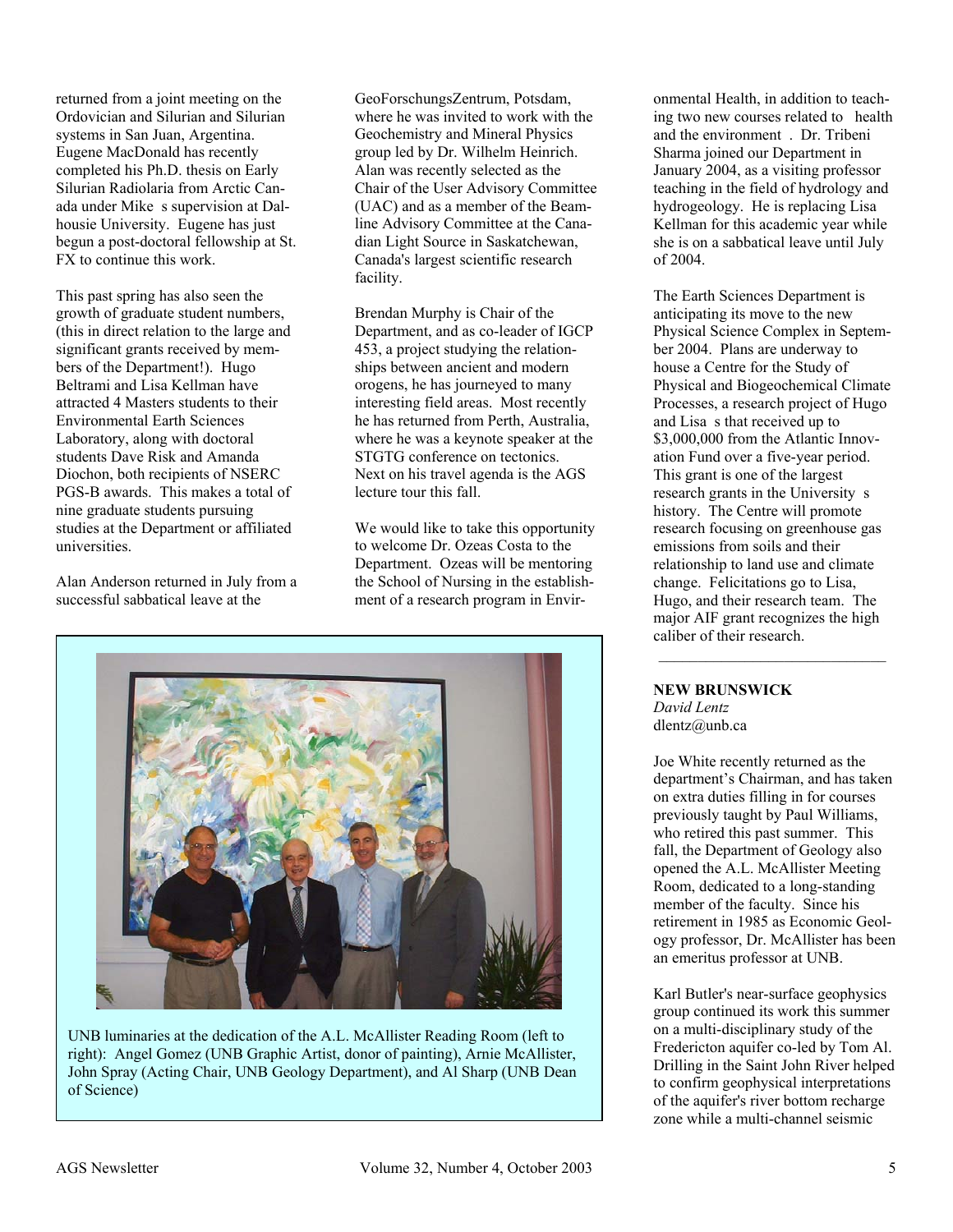reflection survey (quite possibly the first ever in the Saint John River valley!) was carried out with Jim Hunter of GSC Ottawa to look for evidence of bedrock faults that might contribute to recharge from below. Karl's group also pushed ahead with its development of seismoelectric exploration methods through efforts in instumentation and in theoretical modelling of seismically induced electrokinetic effects. In late August, Karl took the group to sea, working with Murray Gingras of the University of Alberta and Peter Simpkin of IKB Technologies (Halifax) on seismic imaging of modern depositional environments in the upper Bay of Fundy and Petitcodiac River.

Recently, the Committee for Research and Exploration (CRE) of the National Geographic Society awarded US\$12,260 to James Whitehead to study a probable impact structure on Baffin Island in the Canadian Arctic. The expedition will be undertaken in the summer of 2004, and will focus on establishing whether the  $\sim$ 30 m structure contains any meteoritic material - an indication of definite impact origin. The age of the structure will also be accurately determined using cosmogenic and radiogenic isotopes. Assuming an impact origin, the morphology will be characterized in order to help understand the effect of an impact onto a permafrost target.

Several students started projects this summer in New Brunswick, cosupervised by David Lentz and Adjunct Professor Steve McCutcheon. Other projects in the NWT and Manitoba are winding up for the ORE Group. Dave was busy as CIM Geology Society President with business left over from the Montreal 2003 CIM meeting and working toward the Timmins 2003 CIM Field Conference in late September. Presently, Dave is planning on a trip to the Newfoundland Open House, which is coupled to the regional CIM District 1 meeting  $(50<sup>th</sup>$  anniversary) as part of his duties as Geology Society President. He is also trying to

assemble a group of volunteer Special Session chairs and presentations for the CIM annual meeting in Edmonton in May 2004. Dave has also been asked to chair a reactivated National CIM Education Outreach Committee which has been dormant for several years. He's definitely open to new ideas on how CIM and other organizations can help members reach out to schools with geoscience information pertinent to their curriculum.

Related to these activities, UNB's geology and engineering departments are hosting a QUEST4 (APEGNB) day designed for aboriginal primary students from throughout New Brunswick. The day is focused on basic geoscience appreciation in the students' everyday lives. The event is co-ordinated by Jared McGinn (QUEST 4 Outreach Coordinator) and Dave Lentz, with demonstrations of resources in NB, planetary science and gems by staff and students from UNB Geology.

UNB Geology also held a fun field trip for first year students in mid-September to show them some of the key geologic features and the fall colours of the St. John River Valley (see attached photo for the group at the Lake George Antimony Mine). The trip was sponsored by the department and led by David Lentz and Bruce Broster.

The UNB SEG-CIM Student Chapter is holding a workshop on Exploration Geochemistry to compliment the NB DNR Open House program this year. Sean McClenaghan, the SEG-CIM Student Chapter president, has planned an amazing program as part of UNB Geology's effort to provide professional development opportunities to the local community to help fulfill the requirements for their APEGNB professional registration. Presently, the ORE Group is busying themselves with the NBDNR Open House preparations.

Tom Al is on a 1 year sabbatical leave until July 2004. Ron Pickerill is planning a six month sabbatical

beginning January 2004. Our dedicated instructors - James Whitehead, Lucy Thompson and Adrian Park - are teaching the courses affected by Ron's sabbatical and the departure of Murray Gingras.

\_\_\_\_\_\_\_\_\_\_\_\_\_\_\_\_\_\_\_\_\_\_\_\_\_\_\_\_\_

# **AGS NEWS**

**ATLANTIC GEOLOGY** *Sandra Barr*  sandra.barr@acadiau.ca

Volume 38, Number 1 was mailed to subscribers in late June. The faint printing that you may have noticed in your copy of this issue was a result of a printing problem that was not noticed until "too late". Figures on which geological information was lost in the printing process will appear as errata in the next issue.

A combined issue (Volume 38, Numbers 2 and 3) with 5 papers and abstracts from the 2002 AUGC is now being printed and will be in the mail soon. The first issue of Volume 39 is in the layout stage, and we are optimistic that it will also be printed before the end of 2003.

A special issue on granitic rocks is in preparation. This issue is a result of the highly successful session at the AGS – NE GSA meeting last March on "Processes in Felsic Magma Chambers - from Crystallization and Evolution to Emplacement". Guest editors for the special issue are the session convenors Daniel Lux and David Gibson, who are being assisted by journal editor Sandra Barr. Other issues in the near future will include a special issue on the Joggins section (John Calder and Martin Gibling) and a major paper by Con Desplanque and David Mossman on the Bay of Fundy.

 $\mathcal{L}_\text{max}$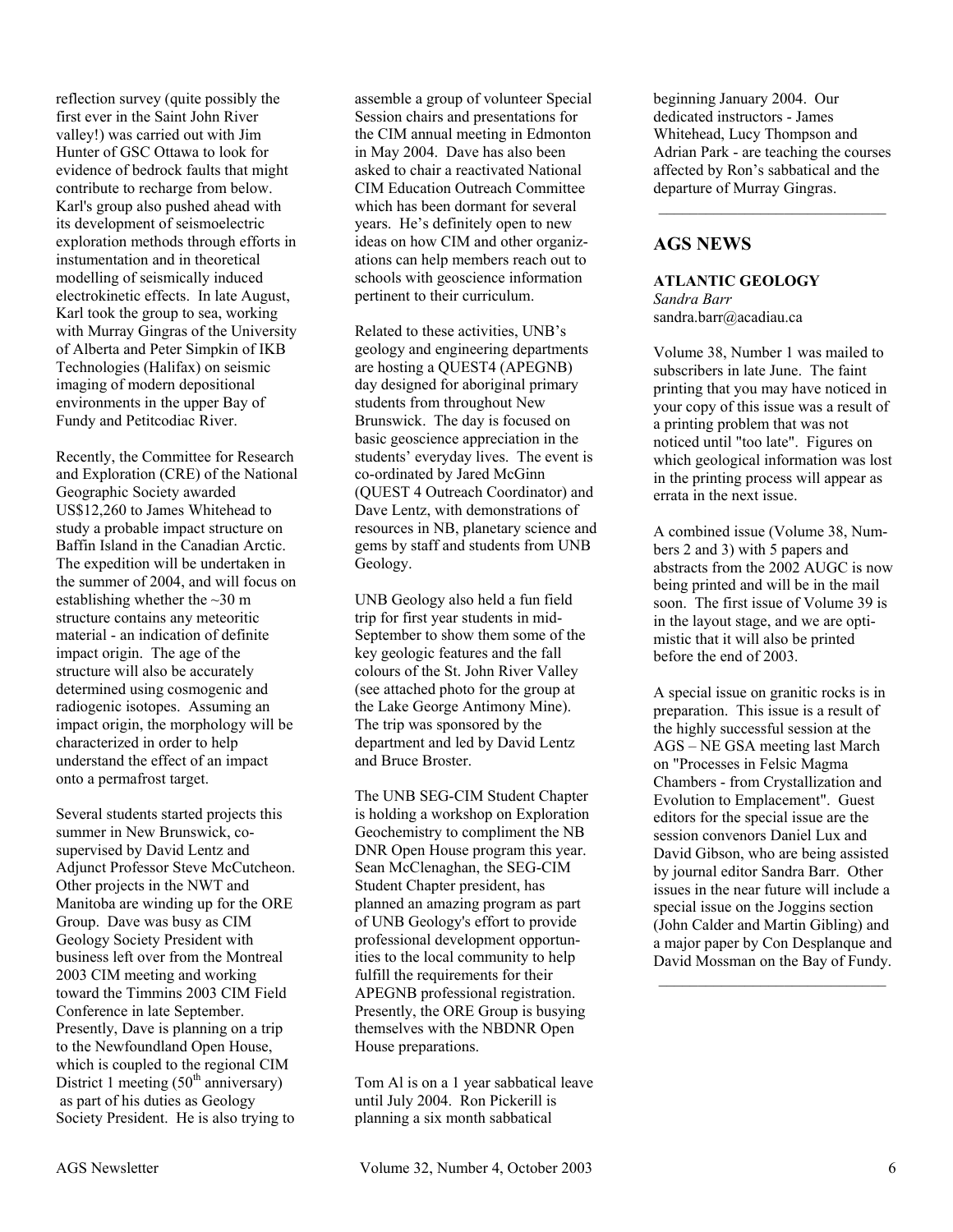#### **SPECIAL SESSION IN MEMORY OF THE LATE DR. J. EWART BLANCHARD TO BE HELD AT THE 2004 AGS COLLOQUIUM**  *Ken Howells*

khgeoscience@navnet.net

Ewart Blanchard (1921-2003) received his B.Sc. from Dalhousie University in 1940 and his Ph.D. from the University of Toronto. He returned to Nova Scotia in 1949 to take up a position in the Dalhousie University Physics Department, where he taught Physics and Geophysics to undergraduate and graduate students from 1949 to 1968. From 1949 to 1966, Ewart was also Director of the Geophysics Division at the Nova Scotia Research Foundation (NSRF). There, Ewart employed summer students to carry out geophysical surveys, particularly gravity surveys, in Nova Scotia and other Atlantic provinces. Many of these students went on to professional and university careers in Geophysics. The gravity measurements laid the foundation for the NSRF gravity database. Ewart was active in both onshore and offshore geophysical research and applied projects. He was Vice President of NSRF from 1966 to 1968 and President in 1968. Under his leadership, NSRF expanded and evolved into the Nova Scotia Research Foundation Corporation (NSRFC) where significant applied research was accomplished and spun off into local Industry. In 2000, Ewart received an honourary LL.D. from Dalhousie Univer-sity.

Ken Howells and Alan Ruffman are organizing a Special Geophysics Session at the Atlantic Geoscience Society  $30<sup>th</sup>$  Colloquium and Annual General Meeting to be held in the Hotel Delta Beausejour in Moncton on January 30 and 31, 2004.

The coordinators are including papers from Atlantic Canada in both onshore and offshore geophysics that illustrate progress made in these fields over Ewart's lifetime and with updates to the present. This will provide attendees with an appreciation of the

# **CALL FOR NOMINATIONS**

The Atlantic Geoscience Society is accepting nominations in the following categories:

#### *AGS Distinguished Scientist Award (Gesner Medal)*

and

#### *AGS Distinguished Service Award*

A nomination shall include:

- 1. A statement of between 500 and 1,000 words, succinctly explaining how the candidate meets the selection criteria (see below).
- 2. Supporting documentation from the nominator and a letter of support from the seconder. The supporting documentation could include a selected bibliography (abstracts not needed), documentation of impact of work, and supporting letters from referees other than the nominator and seconder.
- 3. The nominator and seconder shall be members in good standing of the Atlantic Geoscience Society.

#### *Deadline for Nominations is December 31, 2003*

#### **CRITERIA**

#### *AGS Distinguished Scientist Award (Gesner Medal)*

- a) The Award is made to a person who has, through his/her own efforts (publications, maps, memoirs, etc.), developed and promoted the advancement of geoscience in the Atlantic region in any field of geology.
- b) The contribution of the person should be of large enough scope to have made an impact beyond the immediate Atlantic region.
- c) The person does not have to reside in the Atlantic region nor be a member of the Atlantic Geoscience Society.
- d) The person must be alive and active in geoscience research, although not necessarily full time in the Atlantic region.

#### *AGS Distinguished Service Award*

This Award shall be given "in recognition of exceptional and altruistic contributions to the Atlantic Geoscience Society over a long period of time". There are no specific criteria other than this.

#### *Please submit nominations and supporting documentation in writing to:*

Dr. J.C. White Vice President, Atlantic Geoscience Society Department of Geology, University of New Brunswick Fredericton, NB E3B 5A3

> Telephone: (506)-453-4803 Facsimile: (506)-453-5055 Email: Clancy@unb.ca

contribution made by Dr. Blanchard in Geophysics in Atlantic Canada.

to Mike Parkhill at michael.parkhill@ gnb.ca.  $\mathcal{L}_\text{max}$ 

All abstracts for the Special Geophysics Session must be submitted online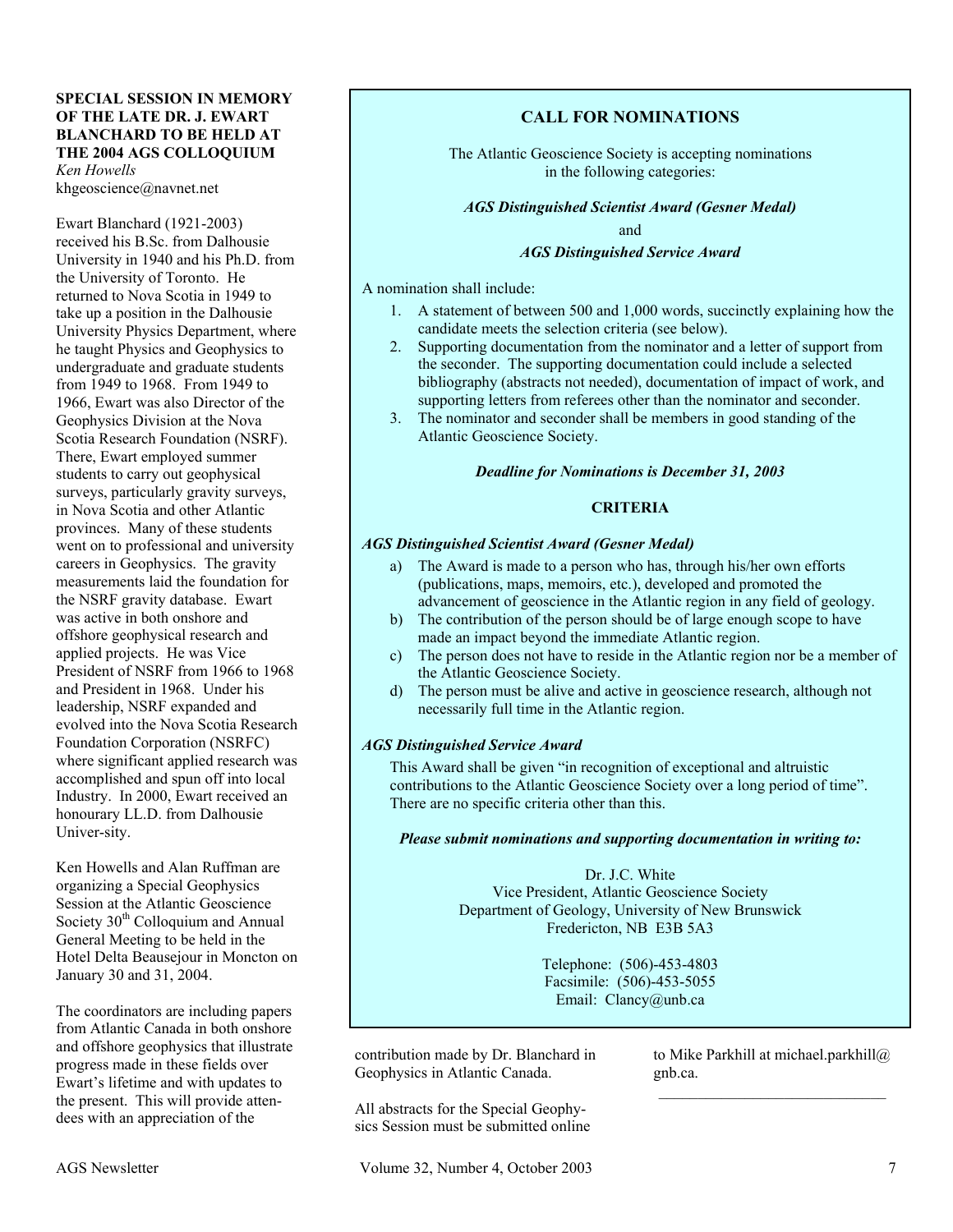# **NEWS FROM OTHER ORGANIZATIONS**

#### **FUNDY GEOLOGICAL MUSEUM**

*Ken Adams*  adamskd@gov.ns.ca

Although Hurricane Juan did not adversely affect our area, the last few months have been a bit of a whirl wind. Subsequent to early optimistic indications that this summer would be a busy one, SARS, Mad Cow, the war in Iraq and a general slow down in the American economy have had an impact on tourism in our region. While general attendance at the Museum decreased only 2% to the end of August, visitation from outside the province was down significantly: US by 30%, Ontario by 10%, and New Brunswick by 20%.

#### **School Programming**

During April and June, the Museum hosted 19 overnight groups and more than thirty schools took part in day trips. Once again, a number of these groups booked their 2004 overnight packages before they left for home. Several teachers had planned to visit the site this fall for an "overnighter", but Hurricane Juan has caused a temporary delay to these trips.

Information on the Museum's programming packages is available on our web page at http://fundygeo.museum.gov.ns.ca or from our Education Officer, Marilyn Smith, at smithmf@ gov.ns.ca.

#### **Museum Laboratory**

Significant progress has been made on the preparation of the dinosaur material recovered from Wasson Bluff in 2000. Work continued throughout the summer by an assistant preparatory, who was funded under NSERC's PromoScience Program, and three students who were employed through grants from Canadian Museum Association Young Canada Works in Heritage Institutions and HRDC's Student Employment program. Lab Manager, Katherine

Goodwin, was assisted by volunteer Molly Kernohan. You can follow the progress of this work on the Museum's web site at http://fundygeo.museum.gov.ns.ca. Click on "The Lab".

Work on the Museum's expansion plans continues. A Request for Proposals to carry out a Feasibility Assessment, Concept Plan and Business plan was circulated in August and expressions of interest were received from three firms. The successful proposal will be announced this fall and work will be carried out over the winter months.

The objective of the Feasibility Assessment is to review the existing operation of the Fundy Geological Museum, to determine the feasibility of expanding the Museum's facility and services as a "Discovery Centre" for the upper Bay of Fundy, and to identify an appropriate Development Concept for the expansion, focusing on new/enhanced facilities, amenities, and programming, and new interpretation themes relating to a Bay of Fundy Discovery Centre. A Business Plan, related to the expansion and repositioning of the Museum as a Bay of Fundy Discovery Centre will also be developed.

Based on the past nine years of operation, the existing facility appears to have a carrying capacity of 23,000, and any significant increase in visitation will impact on the quality of the services offered. A review of the tourism initiatives throughout the region and the province is required to determine if the Fundy Region should expect an increase in the coming years. A number of changes to the museum have been identified by the Museum's Board and staff that would maximize the benefits of increased site usage and enhance a visitor's experience. These include a larger multipurpose room to accommodate the sustained popularity of school and public programming and provide potential for alternate use (display area for local art, hosting conferences, broader community based activities), expanded retail space to address

opportunities for increased revenue generation, additional gallery space for new exhibits based on topics currently not covered, a temporary exhibit gallery to host traveling exhibits that would encourage repeat visitation and increase site use during the traditional shoulder seasons, and dedicated climate controlled areas that would provide opportunities for community partners to access archival storage.

#### **NEW BRUNSWICK MUSEUM**  *Randy Miller*

\_\_\_\_\_\_\_\_\_\_\_\_\_\_\_\_\_\_\_\_\_\_\_\_\_\_\_\_\_

millerrf@nb.aibn.com

The New Brunswick Museum continues to benefit from research supported by the G.F. Matthew Grant. In July, Whitey Hagadorn from Amherst College spent a week at the Museum re-examining medusoid fossils from Cambrian rocks in Saint John originally described by Ron Pickerill. We were fortunate to have Dr. Hagadorn, one of the world s fossil jellyfish experts, here to take a look at the site. Ron was able to join us in the field. Whitey is a 2003 Matthew Grant recipient.

Dr. Howard Falcon-Lang, a previous Matthew Grant recipient, completed his field study of fossils and paleoenvironments in the Norton area in August.

Another previous Matthew Grant recipient and Museum research associate, Dr. Susan Turner, presented a paper at the Rhynie Chert conference in Aberdeen, Scotland. Co-authored with Randy Miller, the paper described possible paleo-environments at the Campbellton-Atholville fossil locality. In fact, three Matthew Grant recipients attended this small conference – Sue Turner from Australia, Heather Wilson from the USA/UK and Robert Wagner from Spain.

In September, Randy Miller travelled to the UK to examine specimens of New Brunswick fossils in collections at the National Museum of Scotland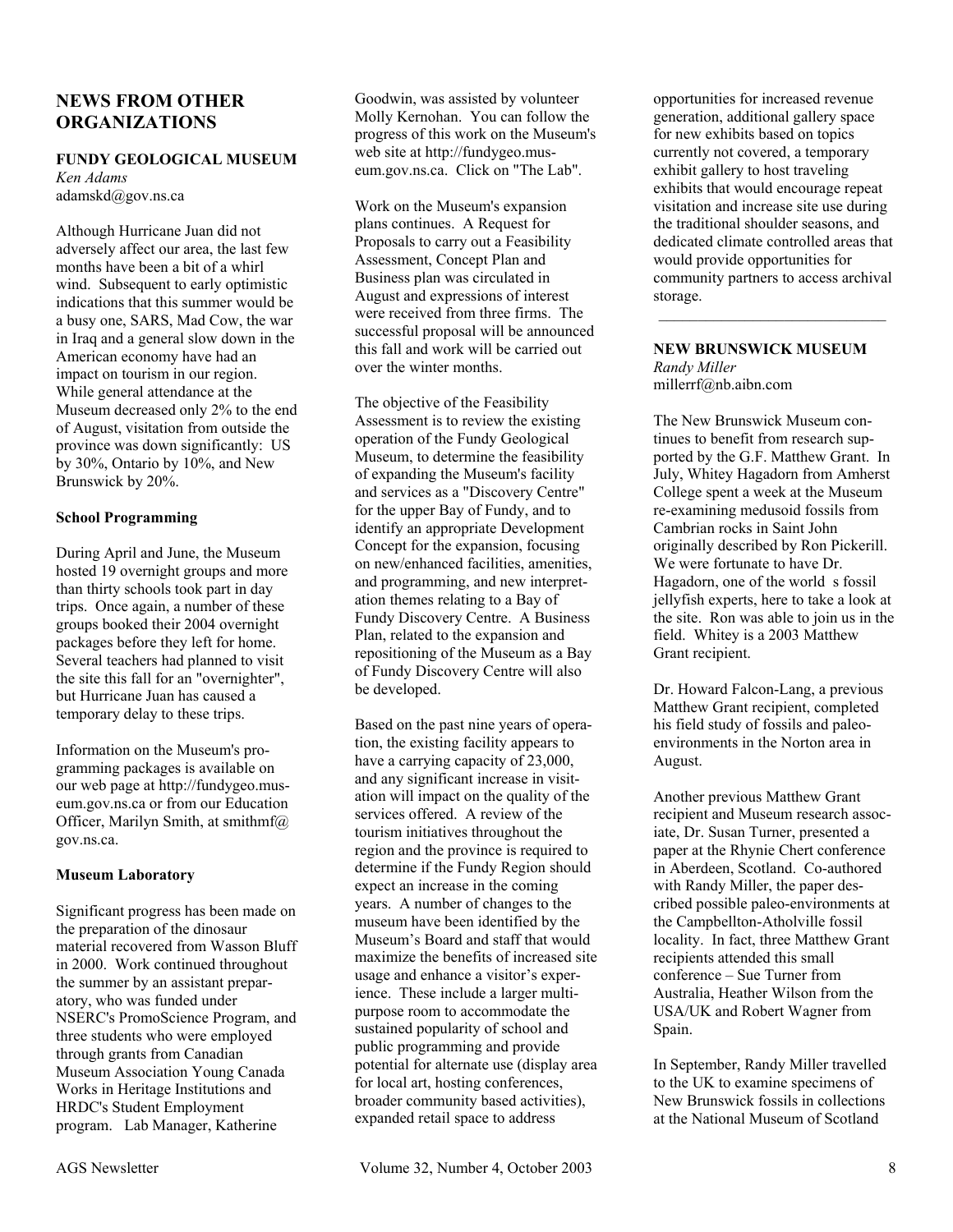(Edinburgh), the Sedgwick Museum (Cambridge) and the Natural History Museum, London. Most of this was in relation to the Museum s Campbellton-Atholville fossil project focusing on sharks, acanthodians, pterygotids and the history of the site. Our second paper on this site, describing the oldest articulated shark fossil, appeared in the October 2 issue of Nature. It was co-authored by Randy Miller, Richard Cloutier and Sue Turner. Support to both Cloutier and Turner was provided through the Matthew Grant program.

At the GeoSciEd IV conference in Calgary, we made a presentation about geoscience heritage in Saint John, focusing on a number of stories, especially "Will and the giant trilobite". Our travelling exhibition – "Fossil Hunter: Will Matthew and the Giant Trilobite" – is currently available for loan to institutions that can meet exhibition requirements. Although the travelling exhibition "Minerals Matter" has stopped circulating, it is now a virtual exhibit on the NBM web site. Go to www.nbm-mnb.ca and follow the links to "exhibitions – virtual exhibitions – Minerals Matter".

Recent publications include:

Miller, R.F. 2003. Fossil Hunter and other stories. Building a regional awareness of regional geoscience investigation. GeoSciEd IV, Calgary, August 2003, p. 145-146

Turner, S. and Miller, R.F. 2003. IGCP 491: Devonian Disaster – lahars and lagoons in northern New Brunswick. The Rhynie Hot Spring System: Geology, Biota and Mineralisation, Programme and Abstracts, Aberdeen, Scotland, September 2003, p. 18.

Miller, R.F., Cloutier, R. and Turner, S. 2003. The oldest chondrichthyan from the Early Devonian period. Nature, v. 425, p. 501-504.

\_\_\_\_\_\_\_\_\_\_\_\_\_\_\_\_\_\_\_\_\_\_\_\_\_\_\_\_\_

#### **NOVA SCOTIA MUSEUM OF NATURAL HISTORY**  *Deborah Skilliter*  skillidm@gov.ns.ca

#### **Nova Scotia Museum Re-organized**

The Nova Scotia Museum, the complex that comprises all twenty-five provincial museums, has recently been re-organized. The changes resulted from a long term process that examined the roles of the Heritage Division of the Nova Scotia Department of Tourism and Culture.

Bill Greenlaw, Executive Director of the Heritage Division, introduced staff to the new organizational chart for Heritage at a meeting held this fall. The changes are expected to be implemented during the months of November and December. The changes include new positions at the managerial and director level, as well as major changes in reporting structures. More news about the reorganization will follow a future issue of the newsletter.

# **Geology Collections Inventory**

This summer, an inventory on the entire Geology Collection housed at the Summer Street facility in Halifax was begun. Stewart Yule, a recent geology graduate from Saint Mary's University, has been busy counting and entering data on the specimens. To date, over 6,500 specimens have been accounted for out of approximately 12, 000. Geology Collections are also housed at a museum storage facility in Stellarton and at the University College of Cape Breton.

# **Secrets of Silver Exhibit**

In November, the museum will host the exhibit "The Secrets of Silver". This exhibit has many exquisite silver specimens from the Montreal Museum of Fine Arts, as well as pieces from our own History Collection. Examples of Nova Scotian silver will also be on display. We hope to have the silver Stanley Cup on hand - watch for details!

#### **Museum Events**

Nova Scotia Museum Events guide, featuring all you can see and do at the Nova Scotia Museum family of 26 museums, can be downloaded at: http://museum.gov.ns.ca/ .

 $\mathcal{L}_\text{max}$ 

# **GAC-MAC-CSPG 2005**

*Mike Cherry*  cherryme@gov.ns.ca

Planning continues for Halifax 2005, a joint annual meeting of the Geological Association of Canada, the Mineralogical Association of Canada and the Canadian Society of Petroleum Geologists. The pace of work by the Local Organizing Committee (LOC) is now accelerating to meet several planning deadlines.

The first efforts to make the Canadian and international geoscience community aware of the 2005 meeting are the start-up of a conference website and the distribution of a conference brochure at the 2004 GAC-MAC meeting, which will be held at Brock University next May. AGS members should visit the Society's website regularly for more information about Halifax 2005, as the conference website will be hosted there.

The LOC's executive members met recently with the Mineralogical Association of Canada to discuss program and social events that will feature the MAC. That society will celebrate its  $50<sup>th</sup>$  anniversary at the Halifax meeting, and special technical sessions and birthday celebrations will be developed in recognition of that major milestone.

The Field Trip Subcommittee, comprising Mike Parkhill, Susan Johnson, Brendan Murphy, Martin Gibling and Sandra Barr (chair), is beginning to compile a field trip program, and would be happy to receive suggestions from AGS members for trips to be run before, after or even during the meeting. One-day trips, or trips of several days duration, are possible. Trips can be